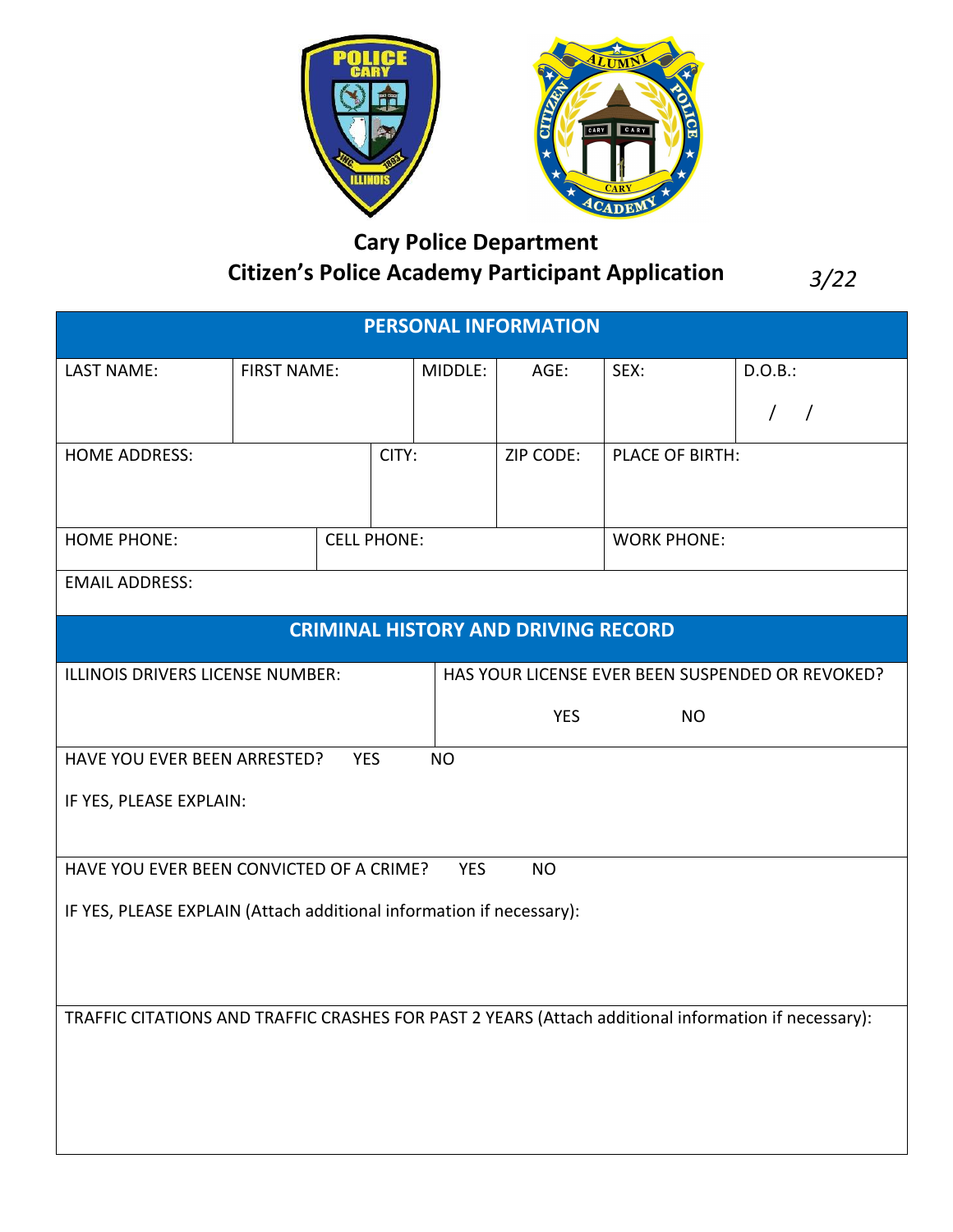| <b>EMPLOYMENT/SCHOOL</b>                                                                                                                                                                           |                           |                               |                   |                   |  |  |  |
|----------------------------------------------------------------------------------------------------------------------------------------------------------------------------------------------------|---------------------------|-------------------------------|-------------------|-------------------|--|--|--|
| <b>CURRENT EMPLOYER/SCHOOL:</b>                                                                                                                                                                    |                           | ADDRESS:                      |                   | PHONE:            |  |  |  |
| POSITION:                                                                                                                                                                                          | <b>DIRECT SUPERVISOR:</b> | DATES:                        |                   | <b>TO</b>         |  |  |  |
| <b>DUTIES:</b>                                                                                                                                                                                     |                           | MAY WE CONTACT YOUR EMPLOYER? |                   |                   |  |  |  |
|                                                                                                                                                                                                    |                           | <b>MILITARY SERVICE</b>       |                   |                   |  |  |  |
| <b>BRANCH OF SERVICE:</b>                                                                                                                                                                          | RANK:                     |                               | <b>PAY GRADE:</b> |                   |  |  |  |
| DATES OF ACTIVE SERVICE:<br><b>TO</b>                                                                                                                                                              |                           | <b>TYPE OF DISCHARGE:</b>     |                   |                   |  |  |  |
|                                                                                                                                                                                                    |                           | <b>REFERENCES</b>             |                   |                   |  |  |  |
| * PLEASE FURNISH THREE (3) PERSONAL REFERENCES. PLEASE DO NOT LIST RELATIVES, AND ONLY LIST PEOPLE WHO HAVE<br>KNOWN YOU FOR A MINIMUM OF TWO (2) YEARS. PLEASE PROVIDE ALL INFORMATION REQUESTED. |                           |                               |                   |                   |  |  |  |
| NAME:                                                                                                                                                                                              |                           |                               |                   | YEARS ACQUAINTED: |  |  |  |
| <b>HOME PHONE:</b>                                                                                                                                                                                 | <b>CELL PHONE:</b>        |                               | EMAIL:            |                   |  |  |  |
| <b>ADDRESS:</b>                                                                                                                                                                                    |                           |                               |                   |                   |  |  |  |
| NAME:                                                                                                                                                                                              | YEARS ACQUAINTED:         |                               |                   |                   |  |  |  |
| <b>HOME PHONE:</b>                                                                                                                                                                                 | <b>CELL PHONE:</b>        |                               | EMAIL:            |                   |  |  |  |
| ADDRESS:                                                                                                                                                                                           |                           |                               |                   |                   |  |  |  |
| NAME:                                                                                                                                                                                              |                           | YEARS ACQUAINTED:             |                   |                   |  |  |  |
| <b>HOME PHONE:</b>                                                                                                                                                                                 | <b>CELL PHONE:</b>        |                               | EMAIL:            |                   |  |  |  |
| ADDRESS:                                                                                                                                                                                           |                           |                               |                   |                   |  |  |  |